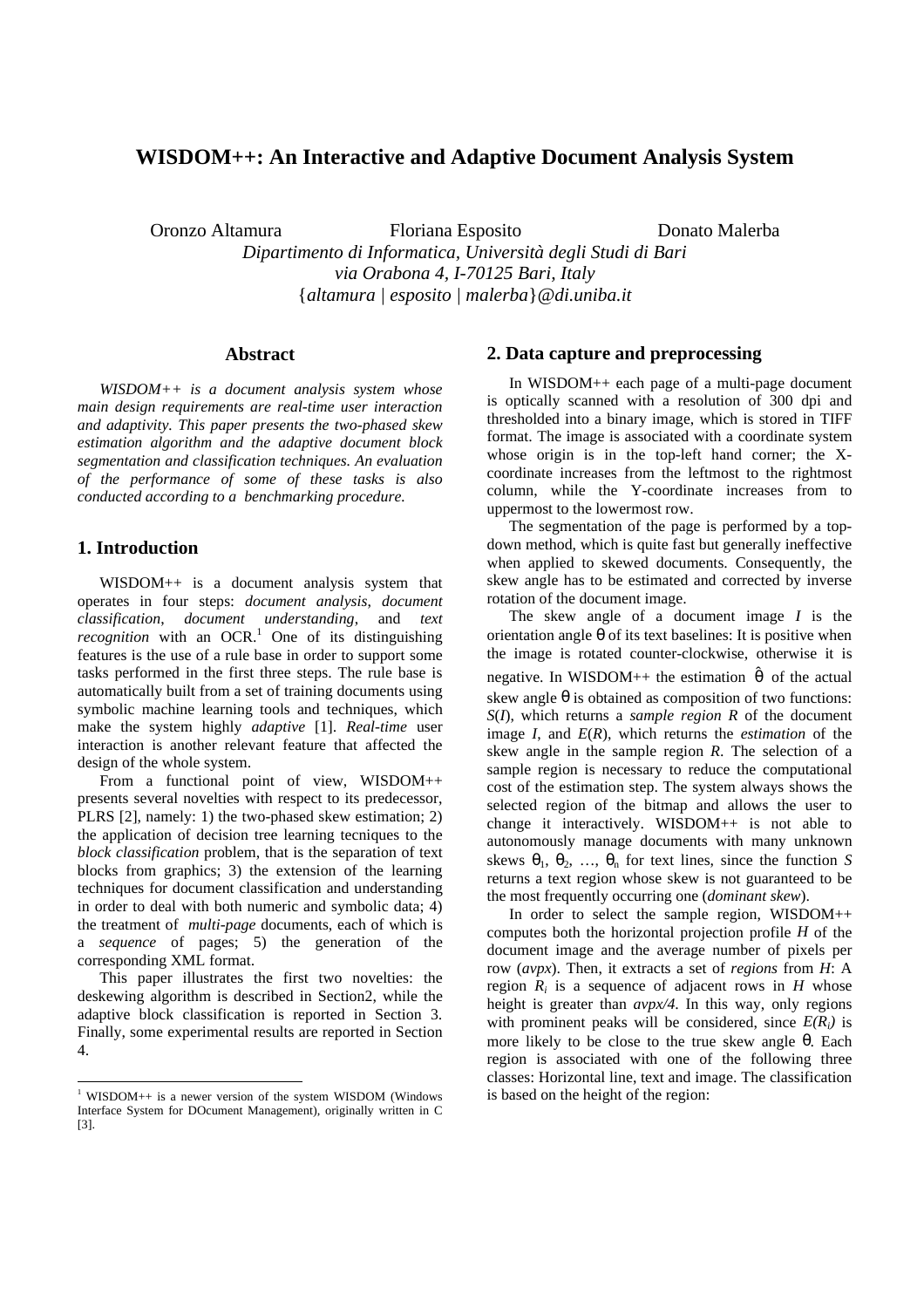$height(R_i) < Text\_min$   $\rightarrow$  horizontal line, *Text\_min*  $\leq$  *height(R<sub>i</sub>)*  $\leq$  *Text\_max*  $\rightarrow$  text,  $height(R_i) > Text\_max$   $\rightarrow$  image.

The constants *Text\_min* and *Text\_max* are set to 24 and 125, respectively, in order to take into account 6 point to 30-point text lines. Since the focus is on the estimation of the skew angle of text regions, the system selects, if any, the text region  $R_i$  with the maximum average density of black pixels per row. Otherwise, the system returns the region, classified as horizontal line or image, satisfying the following conditions: Its base is smaller than 310 pixels and it has the maximum average density of black pixels per row.<sup>2</sup>

Once the sample region *R* has been selected,  $E(R)$  is computed. Let  $H_{\theta}$  be the horizontal projection profile of *R* after a virtual rotation of an angle  $\theta$ . The histogram  $H_{\theta}$ shows sharply rising peaks with base equal to the character height when text lines span horizontally, while it is characterized by smooth slopes and lower peaks in the presence of a large skew angle. This observation is mathematically captured by a real-valued function,

$$
A(\theta) = \sum_{j \in R} H_{\theta}^{2}(j) ,
$$

which has a global maximum at the correct skew angle. Thus finding the actual skew angle is cast as the problem of locating the global maximum value of  $A(\theta)$ . Since this measure is not smooth enough to apply gradient techniques, the system adopts some peak-finding heuristic. Initially, it takes thirty-two samples of  $A(\theta)$  for rotation steps of 20 pixels.<sup>3</sup> Then it selects the angle  $\theta'$ maximizing  $A(\theta)$  and rotates the sample region at finer steps (10 pixels), starting from  $\theta'$  – 30, until a peak is found. The final estimate of the skew angle is determined by computing the vertex of the parabola interpolating three points around the peak in the space  $(θ, A(θ))$ . The main advantage of this approach is its low computational cost with respect to methods based on Hough transforms, Fourier transforms, or connected components. The estimated skew angle is used as default value when the user asks the system to rotate the document. The user can repeat the loop "skew estimation - document rotation" until satisfying results are obtained.

Another parameter computed during the preprocessing phase is the *spread factor* of the document image. It is defined as the ratio of the average distance between the regions *Ri* (*avdist*) and the average height of the same regions (*avheight*). In quite simple documents with few sparse regions, this ratio is greater than 1.0, while in complex documents with closely written text regions the

 $\overline{a}$ 

ratio is lower than the unit. This factor is used to define some smoothing parameters of the segmentation algorithm.

At the end of the preprocessing phase, the resolution of the document image is reduced from 300 to 75 dpi: This is deemed a reasonable trade-off between the accuracy and the speed of the segmentation process. Moreover, noisy black specks on white background are filtered out in this way.

## **3. Adaptive block classification**

WISDOM++ segments the reduced document image into rectangular blocks by means of an efficient variant of the Run Length Smoothing Algorithm [5]. The segmentation algorithm returns blocks that may contain either textual or graphical information. In order to facilitate subsequent document processing steps, it is important to classify these blocks according to the type of content: *text block*, *horizontal line*, *vertical line*, *picture* (i.e., halftone images) and *graphics* (e.g., line drawings).

The classification of blocks is performed by means of a decision tree automatically built from a set of training examples (blocks) of the five classes. The choice of a "tree-based" method is due to its inherent flexibility, since decision trees can handle complicated interactions among features and give results that can be easily interpreted. The numerical features used by the system to describe each block are the following: *height* (height of the reduced image block); *length* (length of the reduced image block); *area* (*height\*length*); *eccentricity* (*length/height*); *blackpix* (total number of black pixels in the reduced image block); *bw\_trans* (total number of black-white transitions in all rows of the reduced image block); *pblack* (percentage of black pixels in the reduced image block, *blackpix/area*); *mean\_tr* (average number of black pixels per black-white transition, *blackpix/bw\_trans*); *F1* (short run emphasis); *F2*: (long run emphasis);  $F3$  (extra long run emphasis).<sup>4</sup>

In order to make WISDOM++ interactive and adaptive, users are allowed to train the system on-line: When they are dissatisfied with the classification made by the decision tree, they can ask the system to revise the classifier without starting from scratch. In this way, some blocks, such as the logo of a business letter, can be considered text for some users and graphics for others. The decision tree learning system currently used by WISDOM++ is ITI 2.0 [7]. It can operate in three different ways. In the *batch* mode, it cannot change the decision tree when some blocks are misclassified, unless a new tree is generated from scratch using an extended training set. In the other two modes ITI supports the *incremental* construction of decision trees by revising the current tree in response to each newly observed training

 $2$  When no full region satisfying these conditions exists, a sub-region of exactly 310 pixel is selected.

<sup>&</sup>lt;sup>3</sup> For an A4-sized document with 2,496 columns, this corresponds to a rotation of an angle equal to *arctan(20/2496)*≈*0.46°*. The system can detect skews smaller than ±7.2°, thus only 32 rotations of step 0.46° are possible.

<sup>-</sup>4 Computed using the following thresholds: T1=10 and T2=20 [8].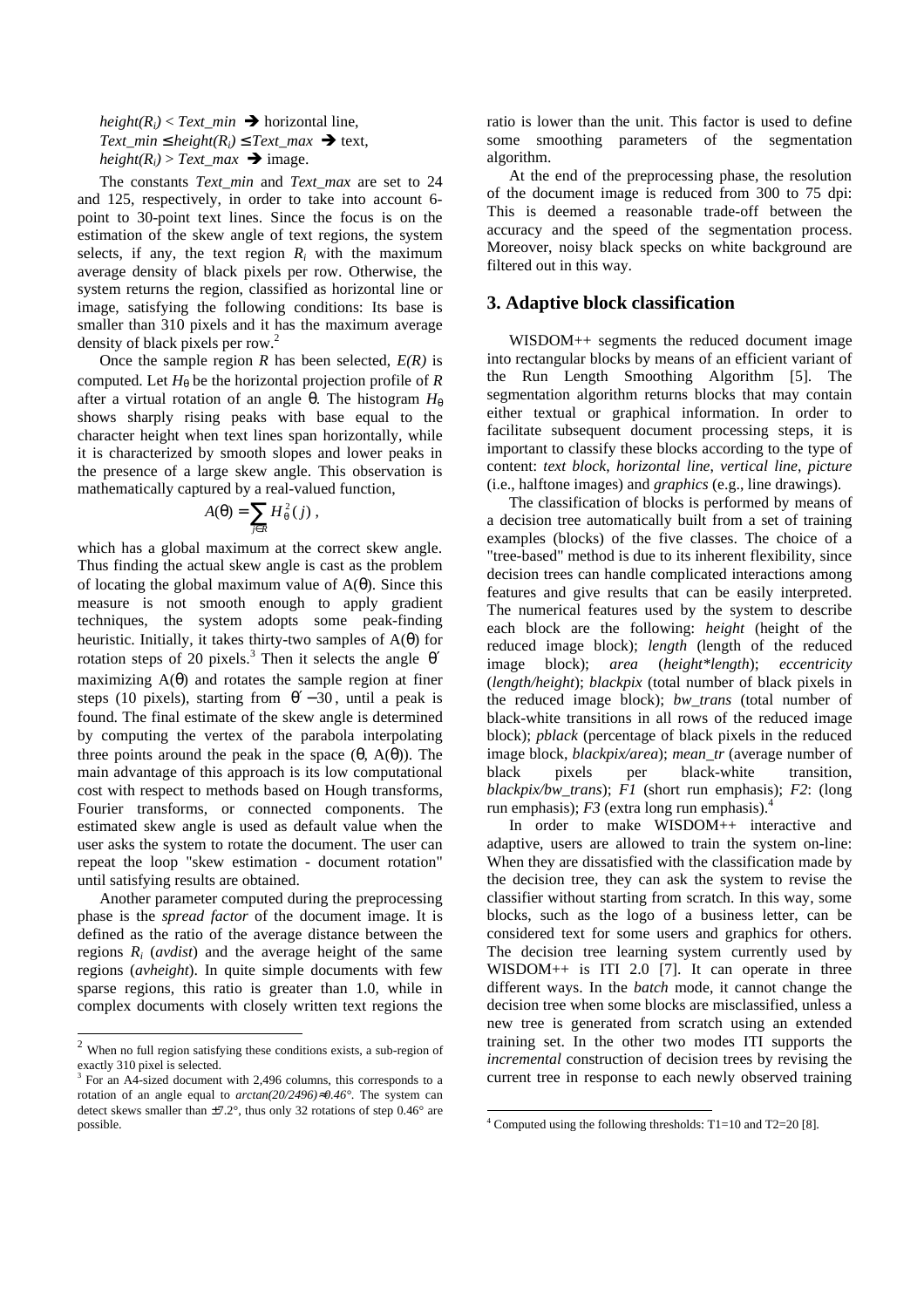instance. In particular, in the *normal* operation mode, it first updates the frequency counts associated to each node of the tree as soon as a new instance is received. Then it restructures the decision tree according to the updated frequency counts. In the *error-correction* mode, frequency counts are updated only in case of misclassification of the new instance. The main difference between the two incremental modes is that the normal operation mode guarantees to build the same decision tree independently of the order in which examples are presented, while the error-correction mode does not.

Our preference for ITI 2.0 is also due to its exclusive capability to handle numerical features. From the practical point of view, the main problem we observed is that ITI creates large files since it needs storing examples in the nodes of the induced tree. This inefficiency can be contained when the system operates in the *errorcorrection* mode, since training examples are stored only in case of misclassification. Currently, two new functions have been added to the interface of WISDOM++: The interactive correction of the results of the classification, and the incremental update of the block classifier.

## **4. Benchmarking of WISDOM++**

By considering WISDOM++ as a chain of modules, we intend to assess the absolute performance of two of them, namely the skew evaluation module and the block classification module, by following the evaluation method proposed by Märgner *et al.* [4].

A set of 112 real, single-page documents have been considered as input data. Documents are distributed as follows: Thirty are the first page of articles appeared on the proceedings of the International Symposium on Methodologies for Intelligent Systems (*ISMIS94*),<sup>5</sup> twenty-eight are the first page of articles published on the proceedings of the 12th International Conference on Machine Learning (*ICML95*), thirty-four are the first page of articles published on the IEEE Transactions on Pattern Analysis and Machine Intelligence (*TPAMI*) during the period January-June 1996, and twenty documents of different type or published on other proceedings, transactions and journals (*Reject*). The text is organized into one column for the first class of documents and into two columns for the second and third class. No uniform layout can be detected for the documents in the fourth class.

Benchmarking of the deskew algorithm is performed in two different ways. Firstly, the optimal output (*ground truth*) is determined by a human expert, who decides which is the right skew angle of the scanned document image. This *real* assessment may contain some imprecision, that we tried to keep under control by

 $\overline{a}$ 

providing the expert with two effective tools in the interface: Zooming functions and a straight-edge. The second way aims at having an error-free *ideal* assessment through artificial rotations of the document image for some known angles. In both cases, the *evaluation function* computes the error made with respect to the real/ideal assessment value.

Results concerning the real assessment are reported in Table 1, where all measurements are absolute values of angles expressed in degrees. The following observations should be made. Documents have been scanned by a careful user, who placed documents on the flat surface of a scanner with a skew less than three degrees. The smallest non-null skew angle that can be detected for A4 documents is 0.023°, which corresponds to a tilt of one pixel in a bitmap with 2496 columns. For single-column documents (ISMIS94), the error made by WISDOM++ is two pixels on average, while for documents organized in two columns (ICML95 and TPAMI), it is about nine pixels on average.

**Table 1: Errors made w.r.t. the ground truth.**

|                           | <b>Ismis</b> | Tpami                                             | Icml   | Reject |
|---------------------------|--------------|---------------------------------------------------|--------|--------|
| Average error             |              | $0.0470$   0.2166   0.2045   0.1120               |        |        |
| <b>Average Real Skew</b>  |              | $\mid 0.3115 \mid 0.4530 \mid 0.5130 \mid 0.3659$ |        |        |
| <b>Standard Deviation</b> | 0.2827       | 0.3489                                            | 0.5121 | 0.3896 |

Document images correctly rotated by the expert are used in the second benchmarking of the deskew algorithm. Each of them is rotated at various degrees using the rotation algorithm implemented in WISDOM++. The absolute errors averaged on all documents of a class are reported Table 2.

A comparison with other published results is not easy. A similar benchmarking was performed by Smith [6], whose best results seem not to be different from ours. Our experimental design allows us to observe that the skew estimation procedure exhibits a good performance for single-column documents, but it is not always reliable for documents organized in two or more columns. This limit is more evident with clockwise rotations, and is generally due to the difficulty in selecting a good sample region. Moreover, the error generally increases with the size of the skew angle, so that for a relatively large tilt it would be necessary to repeat the deskew process more than once. As to the time performance, which is a critical factor for a real-time system, it is always lower than 0,41 s on a Pentium PC 200MMX with 64Mb SDRam.

In order to test the performance of the block classifier, the set of documents has been split into a training set (70%) and a test set (30%) according to a stratified random sampling. The number of training blocks is 9,429 while the number of test blocks is 4,670. Three experiments have been organized. ITI 2.0 has been trained in the batch mode in the first experiment, in the pure error-correction mode in the second, and in a mixed mode

<sup>&</sup>lt;sup>5</sup> Published by Springer Verlag in the series "Lecture Notes in Artificial Intelligence," Vol. 869.